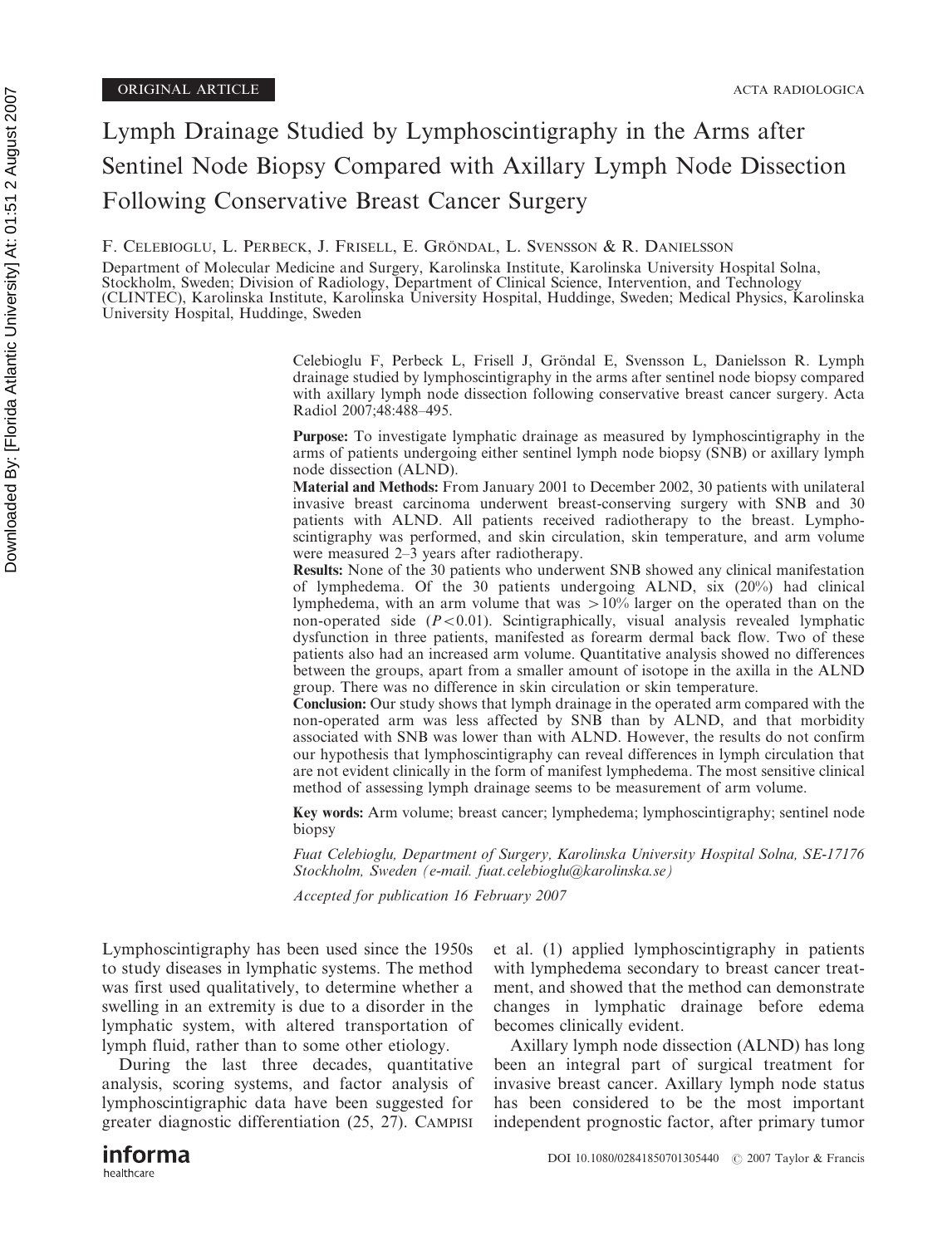status, for recurrence and survival (4, 6). The procedure is fairly simple, but ALND is associated with considerable morbidity, including lymphedema of the arm, and numbness, stiffness, impaired shoulder movement, and pain (9). The number of excised nodes correlates with the severity of discomfort (11). The morbidity associated with ALND has led to a search for new methods for accurate axillary staging with less pronounced postoperative sequelae. In the early 1990s, GUILIANO et al. (5) presented a new concept of axillary lymph node assessment, namely sentinel lymph node biopsy (SNB). This method rests on the notion of MORTON et al. (13) that the sentinel lymph node is the first lymph node to receive lymphatic drainage from a primary breast cancer and also the node that is most likely to contain metastatic cells. Many studies comparing SNB with histological findings in the ALND specimen have shown that SNB is an accurate predictor of axillary status (5, 28). However, the impact of SNB on the incidence of post-surgical lymphatic insufficiency has not been adequately assessed. If the intention is to evaluate the benefit of SNB compared with axillary clearance on the basis of the frequency of lymphedema, a very large number of patients will be needed. Other authors have chosen to study the difference in morbidity in terms of pain from the upper arm and shoulder (29). We have hypothesized that there may be differences in lymphatic drainage that are not clinically evident as arm edema.

The purpose of this study was therefore to study lymphatic drainage measured by lymphoscintigraphy in the arms of patients undergoing either SNB or ALND. Another aim was to study changes in arm volume and the morbidity from the shoulder and arm region.

#### Material and Methods

From January 2001 to December 2002, 30 patients with unilateral invasive breast carcinoma underwent breast-conserving surgery and SNB. No further axillary dissection was carried out if the SNB showed no metastatic disease in intraoperative frozen sections or in paraffin section histology with hematoxylin and eosin staining and immunohistochemical staining. These patients were compared prospectively with 30 patients in whom conserving surgery for breast carcinoma had been performed in the same period with complete axillary dissection but in whom pathological examination of the axillary specimen had shown that the lymph nodes were free from tumor metastases; in 10 of these patients, SNB had revealed either one or two metastases.

All patients received radiotherapy to the operated breast alone. Lymphoscintigraphy and skin circulation, skin temperature, and arm volume measurements were performed 2–3 years after the radiotherapy. The patients received written and oral information about the aims and procedure of the study. The study was approved by the regional ethics and radiation protection committees. Clinical and pathological data for the 60 patients are given in Table 1.

## Surgery

In all patients, the breast surgery was breast conserving. Sentinel lymph nodes were identified by using a combined technique with a radiolabeled isotope (usually  $40-60$  MBq of  $99$ mTc-nanocolloid; GE Healthcare, Uppsala, Sweden) and vital blue dye (1–2 ml of Patent Blue V; Guerbet, Paris, France). The isotope was injected 4–36 hours prior to surgery, and in most cases a lymphoscintigraphy was performed. The vital blue dye was injected immediately before the operation. Axillary dissection was carried out at levels I and II, i.e., below the axillary vein, without skeletonizing the vein, and beneath the minor pectoral muscle. The long thoracic nerve and the thoracodorsal nerve and

Table 1. Clinical and pathological characteristics of the patients

|                                        | ALND $(n=30)$ | SNB $(n=30)$   |
|----------------------------------------|---------------|----------------|
| Age, years                             |               |                |
| Median                                 | 56.5          | 57.5           |
| Range                                  | $42 - 73$     | $40 - 73$      |
| Tumor size, mm                         |               |                |
| Median                                 | 12            | 15             |
| Range                                  | $6 - 30$      | $7 - 26$       |
| Tumor type                             |               |                |
| Invasive ductal                        | 28            | 22             |
| Tubulolobular                          |               |                |
| Tubular                                |               | $\frac{2}{2}$  |
| Mucinous                               |               | $\mathbf{1}$   |
| Comedo                                 | $\mathbf{1}$  | 1              |
| Lobular                                | $\mathbf{1}$  | 1              |
| <b>DCIS</b>                            |               | 1              |
| Elston grade                           |               |                |
| 1                                      | 8             | 10             |
| $\overline{c}$                         | 19            | 14             |
| 3                                      | 3             | 5              |
| Receptor status pos                    |               |                |
| Estrogen                               | 25            | 26             |
| Progesterone                           | 25            | 24             |
| Number of axillary lymph nodes removed |               |                |
| Median                                 | 10            | $\overline{2}$ |
| Range                                  | $5 - 18$      | $1 - 5$        |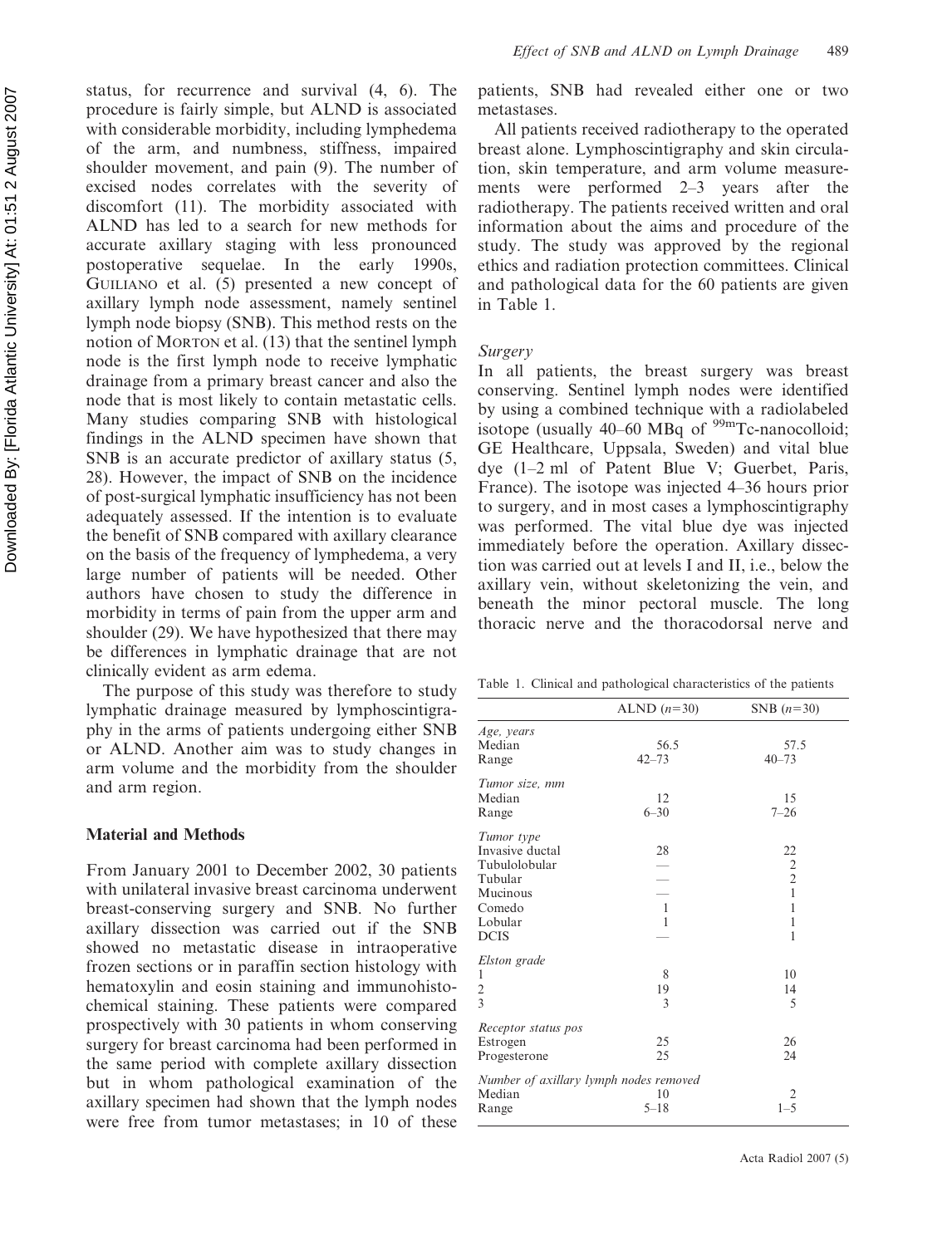vessels were preserved, and the intercostobrachial nerve was preserved whenever possible. After axillary dissection, the axilla was drained and, when the amount of daily drainage was  $\lt 50$  cm<sup>3</sup>, the drain was removed. The axilla was not drained in the patients who underwent SNB.

### Experimental set-up

After arrival, the patients sat in the study room for 20 min before any measurements were performed. All measurements were made with the patient in the supine position.

Room temperature (see below), skin temperature (see below), and skin circulation were measured in that order in an area over the middle of the upper arm. All three measurements were performed by the same examiner. Thereafter, <sup>99m</sup>Tc-nanocolloid was injected in both hands (see below). All measurements were repeated 180 min later.

## Arm volume

Arm volumes were recorded in each patient before and 1, 2, and 3 years after the operation, using the water-displacement technique. The displaced water was recorded in milliliters. The volume of both arms was measured at each visit, and the difference between them was designated the possible edema volume. All measurements were made by the same study nurse. Lymphedema was defined as an increase in volume  $>10\%$  between the operated and non-operated arm.

# Lymphoscintigraphy

All patients were given four subcutaneous injections of  $10 \text{ MBq}$   $99 \text{ m}$ Tc-nanocolloid (colloid particles  $\leq 80$  nm; GE Healthcare, Uppsala, Sweden) in 1 ml of sterile saline. Injections were done in both the first and the second interdigital space of each hand. Imaging was performed on a twin-head gamma camera (E-CAM; Siemens, Erlangen, Germany) equipped with LEHR collimators. The activity in the syringes was measured before and after injection, on the same gamma camera. The patients were scanned in the supine position with the arms alongside the body. The scanning speed was 15 cm/min, with a scan length of 80 cm. Imaging was performed immediately after and 30 min, 45 min, 1 hour, 2 hours, and 3 hours after the injection.

Post-processing was carried out on a Hermes workstation (Nuclear Diagnostics, Stockholm, Sweden). Visual and quantitative evaluations were performed. Criteria for lymphatic dysfunction at

Acta Radiol 2007 (5)

visual evaluation were: asymmetrical or absent visualization of lymphatic channels, collateral lymphatic channels, absent tracer uptake in axillary lymph nodes at 3-hour imaging, and presence of dermal back flow. For quantitative analysis, symmetrical regions of interest (ROIs) of identical size were placed over the injection site and the axilla on both sides simultaneously and on each image in the time sequence. A similar ROI was also placed over the background (Fig. 1). ROIs were also drawn on the images showing syringes before and after injection. Thus, after subtraction of background, the counts in each ROI could be presented as a percentage of injected activity after division by the net syringe counts. Curves showing the percentage of injected activity in each axilla as a function of time after injection were generated. From these curves, the uptake in the axilla after 3 hours could be extracted. Finally, the ratio between the operated



Fig. 1. Quantitative evaluation of lymphoscintigraphy with ROIs over background activity (1), injection sites (2 and 3), and axillae (4 and 5); normal findings.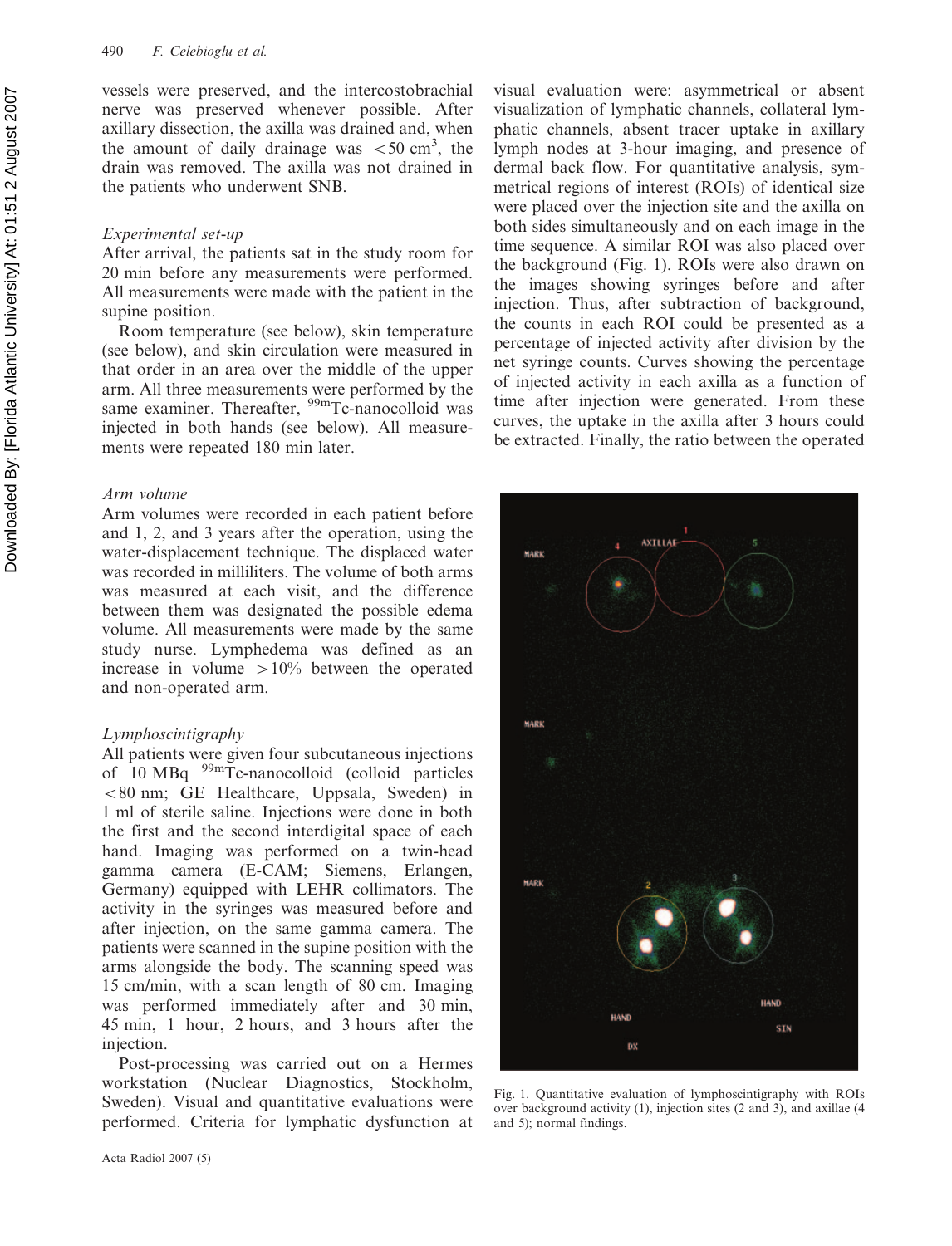and the non-operated side was calculated. The following parameters were used for quantitative analysis of tracer kinetics: clearance from the injection site, amount of indicator in the axilla compared with that in the injection site after 180 min (%), and time before 1% of the injected activity reached the axilla.

# Skin circulation

Skin circulation was measured in both the operated and the contralateral arm on an area over the middle of the upper arm, using the laser Doppler fluxmeter (LDF) technique, as described elsewhere (8). The LDF value was obtained as a mean of five measuring points within a circular area with a diameter of 1 cm.

A laser Doppler fluxmeter with a differential detection system (Periflux Pf 1c; Perimed AB, Järfälla, Sweden) was used for the measurements. With this technique, monochromatic laser light broadens spectrally when scattered by moving objects such as blood cells, whereas the frequencies of light beams scattered in static structures alone are unchanged. The flowmeter output signal, measured in volts (V), is proportional to the number of blood cells multiplied by their mean velocity within the scattering volume.

# Room and skin temperature

Room temperature and skin temperature on both the operated and the contralateral side were measured in an area over the middle of the upper arm using Raytek (Minitemp FS, Beijing,  $China$ ), before and after  $99m$ Tc-nanocolloid clearance.

# Questionnaire

Patients were asked to complete a questionnaire about any symptoms such as pain, numbness, and lymphedema in their operated arm 2–3 years after the radiotherapy.

# **Statistics**

Differences between the two operations were evaluated with a nonparametric test for two independent groups (STATISTICA 6.1; StatSoft Inc, Tulsa, Okla., USA). A two-tailed Wilcoxon matched-pairs rank-sum test and the Wilcoxon rank test were applied to the median values of the groups, and  $\gamma^2$  analyses were performed with Fisher's exact test. A test result with  $P < 0.05$  was considered significant.

## **Results**

# Arm volume measurements

None of the 30 patients who had undergone SNB showed any clinical manifestation of lymphedema. Of the 30 patients operated on with ALND, six (20%) had clinical lymphedema, with an arm volume on the operated side that was  $>10\%$  larger than on the non-operated side  $(P<0.01)$ . The increase in arm volume in the operated compared with the non-operated side amounted to 3% and was statistically significant  $(P<0.01)$  in the ALND group, while the increase in the SNB group was 2% (non-significant). Volume measurements in the operated arm showed a median increase from before to after the operation of 6% in the ALND group  $(P=0.11)$  compared with 0% in the SNB group (Table 2).

# Lymphoscintigraphy

Visual analysis revealed that three patients, all in the ALND group, had lymphatic dysfunction manifested as a forearm dermal back flow. The dermal back flow ranged in magnitude from small and localized to circumferential involving one segment of the arm (Fig. 2). No other abnormalities were evident from the visual interpretation.

Two of these three patients also showed an increase in arm volume and were treated for lymphedema. Apart from the scintigraphic findings, the third patient (presented in Fig. 2) displayed no signs of lymphedema during a follow-up of 3 years.

The results of the quantitative analysis are presented in Tables 3–5. The parameters used for quantitative analysis of tracer kinetics were: clearance from the injection site, amount of tracer in the axilla compared with injection site, and time before 1% of the injected activity reached the axilla.

As shown in Tables 3 and 4, there were no significant differences between the operated and non-operated arm in either tracer clearance from the injection site or time taken for 1% of the injected activity to reach the axilla, irrespective of the surgical procedure (ALND or SNB). However, a

Table 2. Arm volume displacement

|                                                   | ALND $(n=30)$ | SNB $(n=30)$ |
|---------------------------------------------------|---------------|--------------|
| Ratio of volume after to<br>before, op. side      | 1.06(0.11)    | 1.00(0.09)   |
| $P$ value                                         | 0.11          | 0.64         |
| Ratio of op. to non-op.<br>volume postoperatively | 1.03(0.11)    | 1.02(0.02)   |
| $P$ value                                         | 0.004         | 0.58         |

Data are median (interquartile range).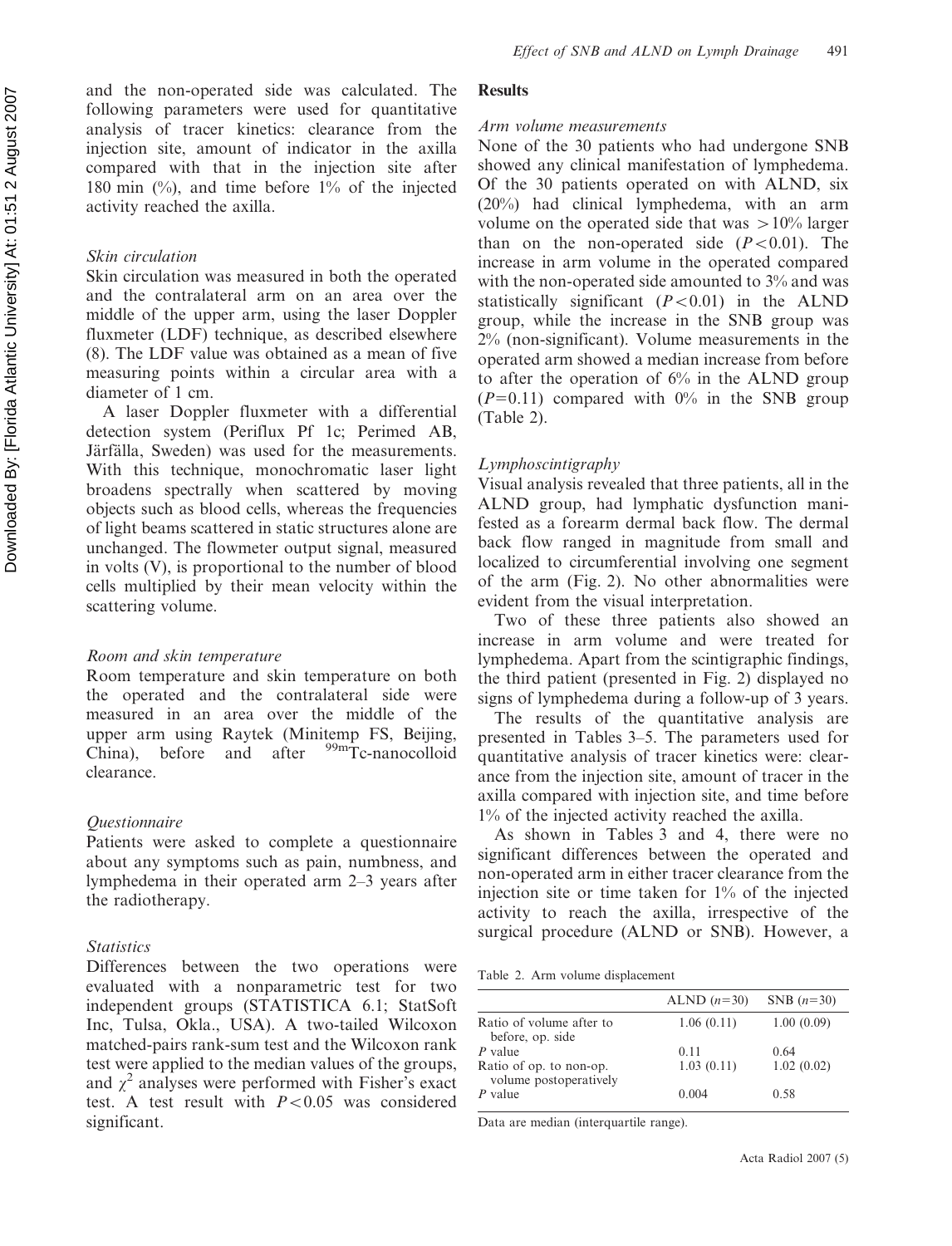

Fig. 2. Lymphoscintigraphy of patient with dermal back flow (arrow).

Table 3. Clearance of indicator from the injection site

|                                 | ALND half-time,<br>hours $(n=30)$ | SNB half-time,<br>hours $(n=30)$ |
|---------------------------------|-----------------------------------|----------------------------------|
| Operated side                   | 16.1(7.2)                         | 15.7(13.7)                       |
| Non-operated side               | 14(8.4)                           | 14(14.6)                         |
| Operated/non-operated ratio     | 1.00(0.77)                        | 1.05(0.52)                       |
| $P$ value operated/non-operated | 0.52                              | 0.35                             |

Data are median (interquartile range).

P value for difference between the groups= $0.95$ .

Table 4. Time taken for 1% of the indicator to reach the axilla

| ALND, hours | SNB, hours |
|-------------|------------|
| $(n=30)$    | $(n=30)$   |
| 1.35(0.84)  | 1.04(0.58) |
| 1.14(0.54)  | 0.9(0.63)  |
| 1.18(0.73)  | 1.01(0.27) |
| 0.11        | 0.57       |
|             |            |

Data are median (interquartile range).

P value for difference between the groups= $0.14$ .

difference was found in the maximal amount of isotope accumulated in the axilla. In patients who had undergone ALND, the amount of isotope on

|  |  |                                     |  | Table 5. Amount of indicator in the axilla compared with the |  |
|--|--|-------------------------------------|--|--------------------------------------------------------------|--|
|  |  | injection site after 180 min $(\%)$ |  |                                                              |  |

|                             | ALND $(n=30)$ | SNB $(n=30)$ |
|-----------------------------|---------------|--------------|
| Operated side               | 1.92(1.90)    | 3.27(2.01)   |
| Non-operated side           | 3.05(1.90)    | 3.28(2.53)   |
| Operated/non-operated ratio | 0.66(0.52)    | 0.96(0.36)   |
| $P$ value                   | 0.0011        | 0.83         |
|                             |               |              |

P value for difference between the groups= $0.0015$ .

the operated side was significantly smaller than on the non-operated side. No such difference was seen in the group operated on with SNB (Table 5).

#### Skin circulation and room temperature

Neither skin circulation (LDF) nor skin temperature, measured before and after lymphoscintigraphy on the upper arm, differed between the patients who had undergone ALND and SNB. Nor did the room temperatures differ during the measurement period (Table 6).

#### Questionnaire

The relative number of symptom-free patients was larger in the SNB (67%) than in the ALND group (30%) (Table 7).

#### **Discussion**

The clinical consequence of reduced lymph circulation is not clear. Lymphedema develops when the production of lymph flow exceeds the transport capacity of the tissue and leads to output failure of the lymph vascular system (17). The difference between normal transport capacity and maximum lymph flow is called the lymphatic transport reserve. It is reasonable to believe that this reserve decreases after axillary dissection, leading to reduced maximum lymph flow (17).

The implementation of modern surgical techniques in patients with breast cancer has led to fewer and milder cases of lymphedema, which can be difficult to diagnose, especially at an early stage. Undiagnosed, lymphedema can ultimately result in lipid deposition and secondary fibrosis, whereas early diagnosis and treatment often produce rapid clinical improvement and prevent progression to the chronic phase.

Our results showed that 20% of the patients in the ALND group had lymphedema, defined as an increase in arm volume  $>10\%$ , compared with none in the SNB group. This is in line with the results presented by SCHRENK et al. (19) in a prospective, non-randomized study of 35 SNB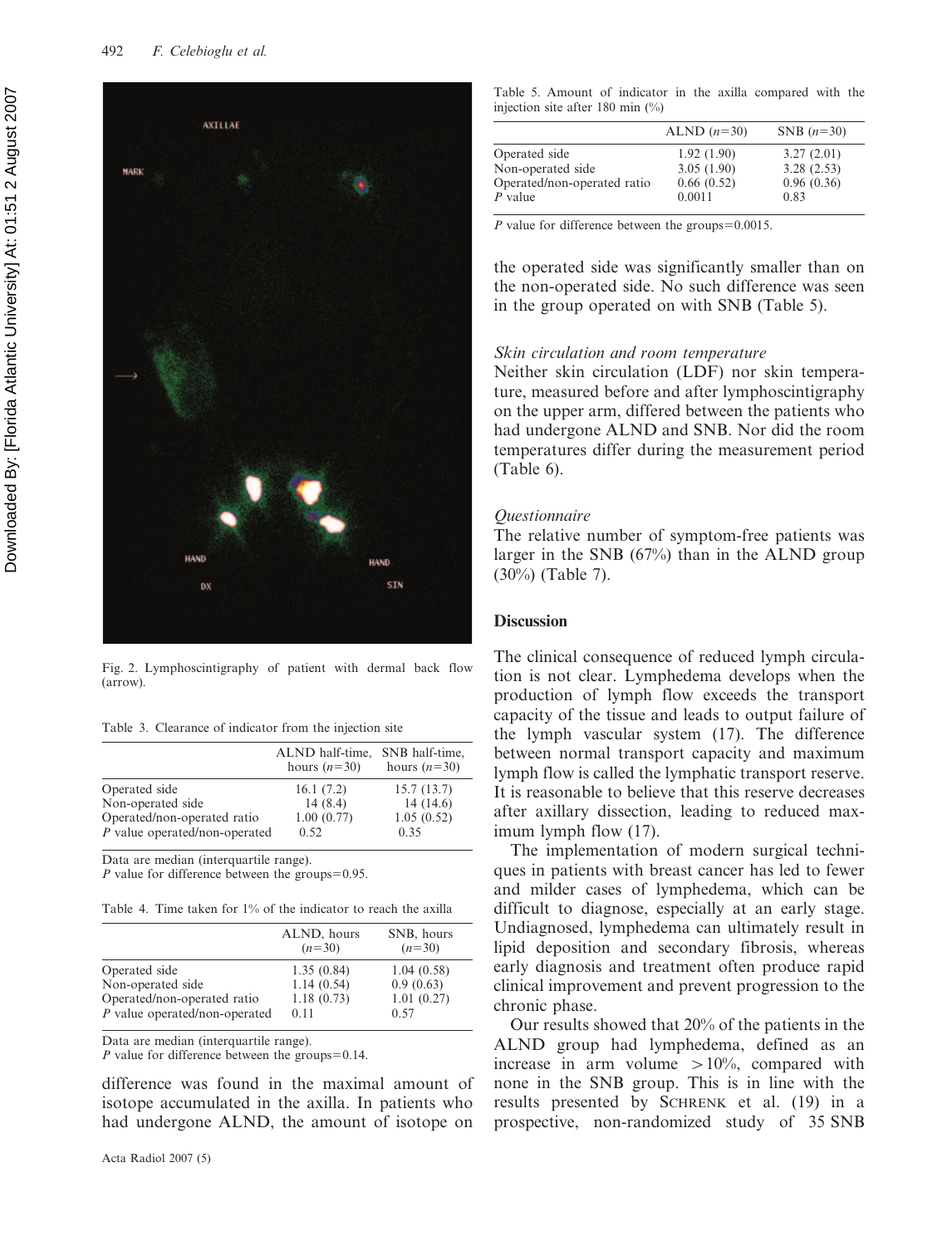|                                                                      | ALND before  | ALND after   | SNB before   | SNB after   |
|----------------------------------------------------------------------|--------------|--------------|--------------|-------------|
| LDF operated side, V                                                 | 7.10(5.15)   | 6,40(4,95)   | 7.80 (11.85) | 7.00(6.20)  |
| LDF non-operated side, V                                             | 7.40(3.30)   | 6.95(2.95)   | 7.60(6.60)   | 7.20(6.65)  |
| Operated/non-operated ratio                                          | 1.04(0.40)   | 1.04(0.42)   | 0.99(0.34)   | 0.94(0.35)  |
| <i>P</i> value for difference in change between the groups= $0.24$ . |              |              |              |             |
| Skin temperature operated side, °C                                   | 31.75 (1.88) | 32.50 (1.38) | 32.00 (1.88) | 32.25(1.50) |
| Skin temperature non-operated side, °C                               | 31.75(2.00)  | 32.00(2.25)  | 32.00(1.00)  | 32.00(1.50) |
| <i>P</i> value for difference in change between the groups= $0.65$ . |              |              |              |             |
| Room temperature, $\degree$ C                                        | 22.00(1.30)  | 22.30(0.90)  | 22.00(1.75)  | 22.10(1.95) |
| <i>P</i> value for difference in change between the groups= $0.58$ . |              |              |              |             |
|                                                                      |              |              |              |             |

Table 6. Skin circulation measured by laser Doppler fluxmetry, skin temperature, and room temperature before and after lymphoscintigraphy.

Data are median (interquartile range).

Table 7. Results of questionnaire concerning symptoms such as heaviness, tension, tenderness, and swelling of the arm.

|                 | <b>ALND</b> | <b>SNB</b> | Total |
|-----------------|-------------|------------|-------|
| <b>Symptoms</b> | 21          | 10         | 31    |
| Symptom-free    |             | 20         | 29    |
| Total           | 30          | 30         | 60    |

P value 0.0048.

patients and 35 patients undergoing ALND. They found no significant difference between preoperative and postoperative measurements of arm circumference in the SNB group, whereas a significant increase occurred in the ALND group. Their results and ours indicate that the change in volume after SNB is negligible compared with that after ALND.

The ALNB group displayed a tendency for the median arm volume to be larger after the operation than before  $(P=0.11)$ . This is in accordance with the finding by PAIN et al. (14) of a 5.7% increase in median volume in a group of patients with a history of breast-cancer-related lymphedema, although only six of the 18 subjects fulfilled the generally accepted criterion of lymphedema as a volume increase of  $10\%$  or more.

Two common methods for determining volume in clinical practice are water displacement and circumference measurement. Earlier studies by PANI et al. and CASLEY-SMITH et al. showed a significant correlation between actual volume measured by water displacement and circumference measurements (3, 15), which some authors consider to be the ''golden standard'' (20).

We chose to measure arm volume by water displacement. In our study, the two arms were measured simultaneously. In this way, the arm edema volume can be monitored with the contralateral arm serving as a control, thereby avoiding an effect of variations in general body mass.

Lymphoscintigraphy as an objective diagnostic method has been used not only to diagnose and characterize the severity of lymphedema but also to evaluate treatment results (24) and to identify patients at risk of developing lymphedema before any clinical manifestations are present (1).

The reliability of lymphoscintigraphy has been documented in numerous studies, independently of differences in investigative procedures, tracers, or interpretation. In one study, the sensitivity and specificity were found to be close to 100% using visual interpretation alone (21), while in others quantification has been used for the same purpose (2). The most frequently used quantitative parameters have been: clearance rate and uptake in lymph nodes (2, 27). It has also been reported that quantitative analysis can show inconsistent removal of the tracer from both the normal and the abnormal limb, with a significant overlap (26). It has been suggested that quantitative analysis can be useful only when the distributional pattern in the visual interpretation is not diagnostic (18). That is the reason why we evaluated our data both visually and quantitatively.

The principal advantage of a combined approach that covers several different characteristics of the lymphatic system has to do with the variety of disorders that can be present in this system. In a study by KLEINHANS et al. (10), some patients had an abnormal distribution pattern, while transport kinetics was within normal limits; in other patients, transport was delayed but the distribution pattern was normal. For this reason, mapping several different characteristics of lymphatic function improves the ability not only to establish a diagnosis of lymphedema but also to define specific anatomic details of the lymphatic system in each patient.

The qualitative analysis of lymphoscintigrams showed a pathological dermal back flow in three patients. Two of these patients had clinical signs of lymphedema requiring lymphotherapy. The third patient still had no clinical symptoms 3 years after ALND. The other four of the in total six patients with clinical lymphedema did not display any pathological dermal back flow or other pathology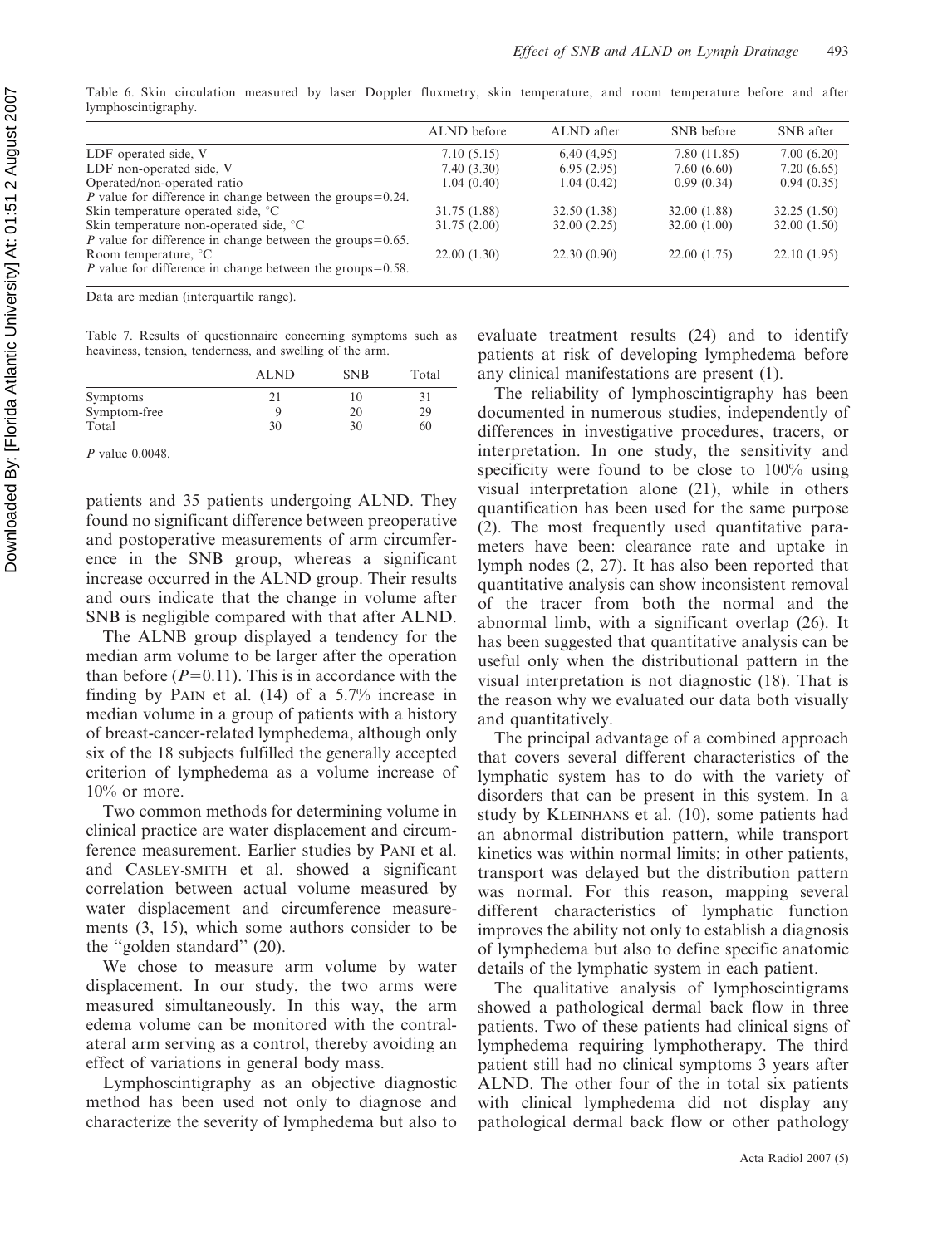in either the visual or the quantitative evaluation. Our results do not support those of earlier studies.

We chose to analyze the lymphoscintigraphy results quantitatively in terms of the elimination of isotope from the injection site, the time point at which 1% of the injected amount of the isotope reached the axilla, and the amount of isotope remaining in the axilla 180 min after the injection. The results showed no difference either in the elimination or in the time before 1% of the injected amount of the isotope reached the axilla, but the amount of isotope in the axilla 180 min after the injection was lower in the ALND group. This is simply explained by the smaller number of lymph nodes.

A change in venous return has been observed after axillary dissection (24). Svensson et al. (23) reported that no abnormalities in venous return were found in any of the unaffected contralateral arms in 81 women, whereas such abnormalities were noted in 70% of the arms affected by breastcancer-related lymphedema. Similar abnormalities have been demonstrated in some other studies (7), but not in others (30). Lymphedema often results in histopathological changes in the skin (12). In order to evaluate dermal circulation after SNB or ALND in terms of the microcirculation, but not venous return in particular, we studied skin blood flow by using laser Doppler fluxmetry and skin temperature. No difference was found between the operated and the non-operated arm regardless of whether the patient had undergone SNB or ALND.

Fewer patients in the SNB group reported symptoms from the shoulder/arm region compared with the ALND group. This is in line with the finding by PEINTINGER et al. (16) that arm/shoulder symptoms occurred in 36% of patients after SNB compared with 68% after ALND. Similar results have been reported from other studies, with fewer symptoms from the shoulder/arm region after SNB compared with ALND (22).

One of the possible limitations of the current study is the absence of baseline lymphoscintigraphy before surgery for the evaluation of pre-existing lymphatic disorders without clinical manifestations. One such patient could be our case with dermal back flow but no objective signs of lymphedema. However, this is obviously impossible to determine retrospectively.

In conclusion, data from the current study show that lymph drainage on the operated side compared with the non-operated side is less affected by SNB than by ALND and that morbidity associated with SNB is lower than with ALND. However, the results do not confirm our hypothesis that lymphoscintigraphy can reveal differences in lymph circulation that are not clinically evident in the form of manifest lymphedema. The most sensitive clinical method seems to be the measurement of arm volume.

### Acknowledgments

The authors thank Jan E. Holm and Wiveka Åberg and the staff at the Department of Nuclear Medicine, Karolinska University Hospital, Huddinge, for technical support.

### References

- 1. Campisi C, Boccardo F, Zilli A, Maccio A, Napoli F, FerreiraAzevedo W Jr, et al. [Lymphedema secondary to breast cancer treatment: possibility of diagnostic and therapeutic prevention.] Ann Ital Chir ;73: 493–8.
- 2. Carena M, Campini R, Zelaschi G, Rossi G, Aprile C, Paroni G. Quantitative lymphoscintigraphy. Eur J Nucl Med 1988;14:88–92.
- 3. Casley-Smith JR. Measuring and representing peripheral oedema and its alterations. Lymphology 1994;27:56–70.
- 4. Fredriksson I, Liljegren G, Arnesson LG, Emdin SO, Palm-Sjovall M, Fornander T, et al. Consequences of axillary recurrence after conservative breast surgery. Br J Surg 2002;89:902–8.
- 5. Giuliano AE, Kirgan DM, Guenther JM, Morton DL. Lymphatic mapping and sentinel lymphadenectomy for breast cancer. Ann Surg 1994;220:391–8; discussion 398– 401.
- 6. Goldhirsch A, Glick JH, Gelber RD, Coates AS, Senn HJ. Meeting highlights: International Consensus Panel on the Treatment of Primary Breast Cancer. Seventh International Conference on Adjuvant Therapy of Primary Breast Cancer. J Clin Oncol 2001;19: 3817–27.
- 7. Gruffaz J. Venous component in lymphedema of the upper extremity after radio-surgical therapy of cancer of the breast. Phlebologie 1986;39:517–25.
- 8. Hoffmann U, Franzeck UK, Bollinger A. [Laser-Doppler technique in diseases of peripheral blood vessels. ] Dtsch Med Wochenschr 1992;117:1889–97.
- 9. Ivens D, Hoe AL, Podd TJ, Hamilton CR, Taylor I, Royle GT. Assessment of morbidity from complete axillary dissection. Br J Cancer 1992;66:136–8.
- 10. Kleinhans E, Baumeister RG, Hahn D, Siuda S, Bull U, Moser E. Evaluation of transport kinetics in lymphoscintigraphy: follow-up study in patients with transplanted lymphatic vessels. Eur J Nucl Med 1985;10: 349–52.
- 11. Liljegren G, Holmberg L. Arm morbidity after sector resection and axillary dissection with or without postoperative radiotherapy in breast cancer stage I. Results from a randomised trial. Uppsala-Orebro Breast Cancer Study Group. Eur J Cancer 1997;33:193–9.
- 12. Mirnajafi A, Moseley A, Piller N. A new technique for measuring skin changes of patients with chronic